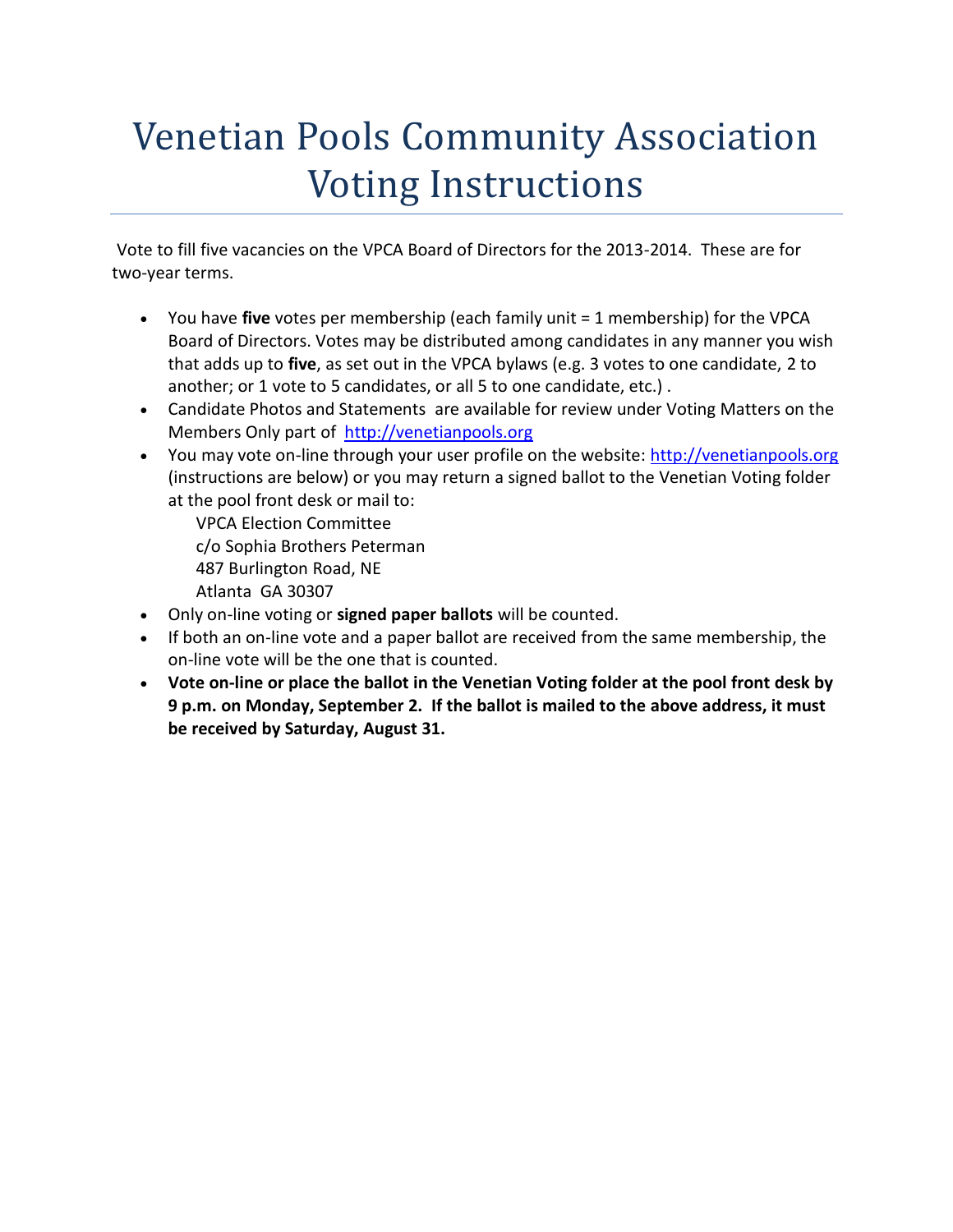## **On-Line Voting Instructions**

- 1. Go to [www.venetianpools.org](http://www.venetianpools.org/) and log in. Contact [communications@venetianpools.org](mailto:communications@venetianpools.org) for your username and a temporary password, if you do not have your username and password. Please save your username and password (you may change the password once you are logged in)—it is manual process for me to resend usernames and temporary passwords.
- 2. Go to "Edit My Profile" by hovering over "Howdy, *Your Name*" in the upper right-hand corner on the dark gray bar. Usually your profile shows up automatically when you log in.
- 3. Scroll down until you see "Candidate Names Vote 1", etc. (see below).

| http://venetianpools.org/wp-admin/profile.php   | ▭<br>$\rho$ - $\boxtimes$ d $\times$                                                                                        | $\mathbf{x}$<br>Θ.<br>← ★ 登 |
|-------------------------------------------------|-----------------------------------------------------------------------------------------------------------------------------|-----------------------------|
| Profile < Venetian Pools —  X                   |                                                                                                                             |                             |
| File Edit View Favorites<br>Tools<br>Help       |                                                                                                                             |                             |
| Google<br>$\mathbb X$ .                         | ▼ Search ▼ More >> △ Venetian Pools ▼ マ マ X EPSON                                                                           | $\rightarrow$               |
| <b>BC</b> Atlanta News, Sports, Atla<br>寋       | $>$<br>$\Box$ $\oplus$ $\rightarrow$ $\Box$ Page $\rightarrow$ Safety $\rightarrow$ Tools $\rightarrow$ $\bullet$<br>同<br>倫 |                             |
| $\mathbf{C}$<br><b>Venetian Pools</b><br>$Q$ 21 | Howdy, Peterman349<br><b>BackWPup</b><br>Slideshow<br>$+$ New                                                               |                             |
| Candidate Names Vote 1                          | No Vote<br>$\blacktriangledown$                                                                                             |                             |
| Candidate Names Vote 2                          | No Vote<br>$\blacktriangledown$                                                                                             |                             |
| Candidate Names Vote 3                          | No Vote<br>$\overline{\phantom{a}}$                                                                                         |                             |
| Candidate Names Vote 4                          | No Vote<br>$\blacktriangledown$                                                                                             | 目                           |
| Candidate Names Vote 5                          | No Vote<br>$\blacktriangledown$                                                                                             |                             |

4. For your first vote, click on the drop-down menu and click on the candidate that you choose (see arrow below). Cast each of your five votes in this way. As stated above, your five votes may be distributed among candidates in any manner you wish.

| http://venetianpools.org/wp-admin/profile.php<br>Profile < Venetian Pools -  X<br>File Edit View<br>Favorites Tools<br>Help<br>Google<br>x | $Q - B dX$<br>自大意<br>$\rightarrow$<br>venetian Pools v X EPSON |
|--------------------------------------------------------------------------------------------------------------------------------------------|----------------------------------------------------------------|
|                                                                                                                                            |                                                                |
|                                                                                                                                            |                                                                |
|                                                                                                                                            |                                                                |
|                                                                                                                                            |                                                                |
| $\gg$<br><b>De</b> Atlanta News, Sports, Atla<br>寇                                                                                         | 4 ▼ 5 ▼ □ ● ▼ Be Page ▼ Safety ▼ Tools ▼ © ▼                   |
| $\circledR$<br>Venetian Pools 21<br><b>BackWPup</b><br>Slideshow<br>$+$ New                                                                | Howdy, Peterman349<br>屪                                        |
| Candidate Names Vote 1<br>No Vote<br>$\overline{\phantom{a}}$<br><b>No Vote</b>                                                            |                                                                |
| <b>Barbara Anderson</b><br>Candidate Names Vote 2<br><b>Nick Cortese</b><br><b>John Dean</b>                                               |                                                                |
| <b>April Gabor</b><br>Candidate Names Vote 3<br><b>John Hall</b><br>Rob Katz                                                               |                                                                |
| <b>Michael Purser</b><br>Candidate Names Vote 4<br><b>Matt Smith</b>                                                                       | 圓                                                              |
| Candidate Names Vote 5<br>No Vote<br>$\blacktriangledown$                                                                                  |                                                                |